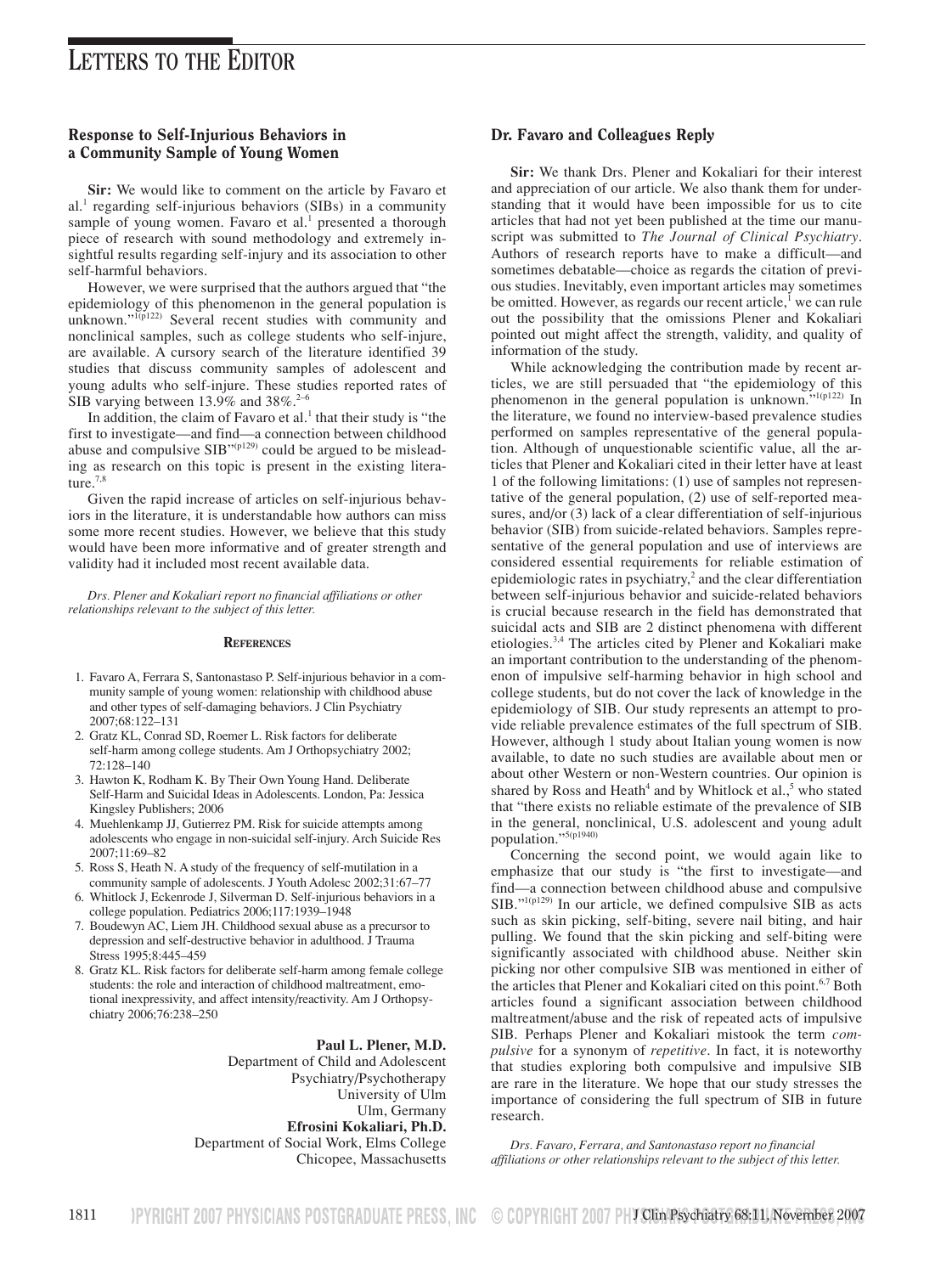#### **REFERENCES**

- 1. Favaro A, Ferrara S, Santonastaso P. Self-injurious behavior in a community sample of young women: relationship with childhood abuse and other types of self-damaging behaviors. J Clin Psychiatry 2007;68:122–131
- 2. Tsuang MT, Tohen M, Zahner GE, eds. Textbook in Psychiatric Epidemiology. New York, NY: Wiley-Liss; 1995
- 3. Simeon D, Favazza AR. Self-injurious behavior: phenomenology and assessment. In: Simeon D, Hollander E, eds. Self-Injurious Behavior. Washington, DC: American Psychiatric Publishing; 2001:1–28
- 4. Ross S, Heath N. A study of the frequency of self-mutilation in a community sample of adolescents. J Youth Adolesc 2002;31:67–77
- 5. Whitlock J, Eckenrode J, Silverman D. Self-injurious behaviors in a college population. Pediatrics 2006;117:1939–1948
- 6. Boudewyn AC, Liem JH. Childhood sexual abuse as a precursor to depression and self-destructive behavior in adulthood. J Trauma Stress 1995;8:445–459
- 7. Gratz KL. Risk factors for deliberate self-harm among female college students: the role and interaction of childhood maltreatment, emotional inexpressivity, and affect intensity/reactivity. Am J Orthopsychiatry 2006;76:238–250

**Angela Favaro, M.D., Ph.D. Silvia Ferrara, Ph.D. Paolo Santonastaso, M.D.** Department of Neurosciences University of Padua Padua, Italy

### Aripiprazole and Perphenazine: No Difference

**Sir:** In their recent article, Kane et al.<sup>1</sup> present data from a large clinical trial that appear to show modest improvements with perphenazine and aripiprazole, but no significant differences between them, in patients with schizophrenia whose treatment resistance was objectively demonstrated by failure to show improvement in a 6-week trial with olanzapine or risperidone. In the abstract, the authors conclude only that aripiprazole and perphenazine can both improve symptoms in such patients, but at the end of the discussion, they assert that aripiprazole offers a more attractive option.

The study found no significant differences between these drugs on the first 8 outcome measures presented: (1) discontinuation rates, (2) reasons for discontinuation, (3) mean Positive and Negative Syndrome Scale (PANSS) change scores, (4) mean Clinical Global Impressions scale (CGI) change scores, (5) percentage with  $\geq 30\%$  PANSS improvement on last observation carried forward (LOCF) analysis, (6) percentage with  $\geq$  30% PANSS improvement on observed case (OC) analysis, (7) mean Quality of Life Scale (QLS) change scores, and (8) percentage with  $\geq 20\%$  QLS improvement on LOCF analysis. A significant difference at p < .05 was found on a ninth measure: the percentage of patients with  $\geq 20\%$  improvement on the QLS in OC analysis. It thus appears that the authors applied an  $\alpha$  level of  $p < .05$  to at least 9 measures, 3 of which were based on the same data from the QLS. It is standard practice in clinical trials to identify a primary outcome and apply the  $\alpha$  of  $p < .05$  to that outcome. When multiple outcomes are tested, the possibility of finding a significant result by chance at  $p < .05$  increases by 5% with each additional test. With 9 tests, there is a 45% likelihood of finding a significant result at  $p < .05$  on 1 of the tests by chance alone. To avoid this error, a significance level closer to  $p < .007$  or at least  $p < .01$  can be applied, revealing that none of these differences are statistically significant.

# **LETTERS TO THE EDITOR**

The authors suggest that aripiprazole was better tolerated because of the significantly greater extrapyramidal symptoms (EPS) with perphenazine on 1 continuous measure. However, greater proportions of patients assigned to aripiprazole than to perphenazine discontinued due to adverse events (14% vs. 8%), and greater proportions of patients assigned to aripiprazole had at least one adverse event (21% vs. 17%). Table 4 shows that the total number of adverse events was less than 5% greater for patients on perphenazine treatment than for patients on aripiprazole treatment. Differences reported in the frequency of EPS-related events were not statistically significant by my calculation (19.4% vs. 13.7%,  $\chi^2 = 0.74$ , df = 1, p < 1.0), nor were the differences in reported rates of akathisia or EPS itself. The authors bypass these categorical data and draw their conclusion from 1 of 3 continuous measures, the Simpson-Angus Scale, on which aripiprazole was superior to perphenazine at  $p < .04$ . There were no significant differences even at  $p < .05$  on the other 2 continuous EPS measures. Adjustment for the use of 3 continuous EPS measures would require an  $\alpha$  value of  $p < .016$ , revealing the Simpson-Angus Scale analysis differences not to be significant. Neither adjustment for multiple comparisons nor the finding of multiple nonsignificant differences is addressed. It is stated in the Discussion section without citation that perphenazine has greater risk of tardive dyskinesia, but as pointed out in a recent review, the relevant research on tardive dyskinesia risk with first-generation antipsychotics (FGAs) as compared to secondgeneration antipsychotics (SGAs) exclusively involves haloperidol at moderate to high doses and thus may not be generalizable.<sup>2</sup>

Researchers often hesitate to conclude that a study found no differences between treatments because of the adage that "one can never prove the null hypothesis." Descriptive candor, however, warrants explicitly noting when there are no differences on an extensive array of measures even without making the further claim of having proven that there are no differences. The final conclusion of this industry-sponsored trial favors aripiprazole, and this seems inconsistent with both the extensive array of no-difference findings and with findings of studies such as the Clinical Antipsychotic Trials of Intervention Effectiveness (CATIE) study, $3$  which (like the study commented upon here) showed virtually no benefit on measures of symptoms of quality of life for atypical antipsychotics as compared to perphenazine.)

One reason this report is especially noteworthy is that the Discussion includes a clear and cogent argument for greater use of FGAs like perphenazine in schizophrenia that is resistant to SGAs (p. 221). The authors remind us that, in earlier studies, SGAs were compared primarily to haloperidol in patients who had already failed treatment on FGA therapy and, in many if not most cases, they had failed on treatment with haloperidol itself. They thus had a somewhat better response to "something new" as compared to a drug or a drug class from which they had already failed to gain benefits. Now that the vast majority of patients are treated exclusively with SGAs, those who do not respond may be good candidates for a trial of FGAs like perphenazine. As the authors put it, "Results from the current study suggest that at least some typical agents may provide an effective alternative for some of these patients" (p. 221).

One of the common justifications for the marketing of large numbers of similar SGAs is the belief that some patients may have an individual response to 1 drug rather than another, even when there are no differences between drugs in head-to-head randomized trials. This rationale draws some support from the current study, since patients with virtually no response to olan-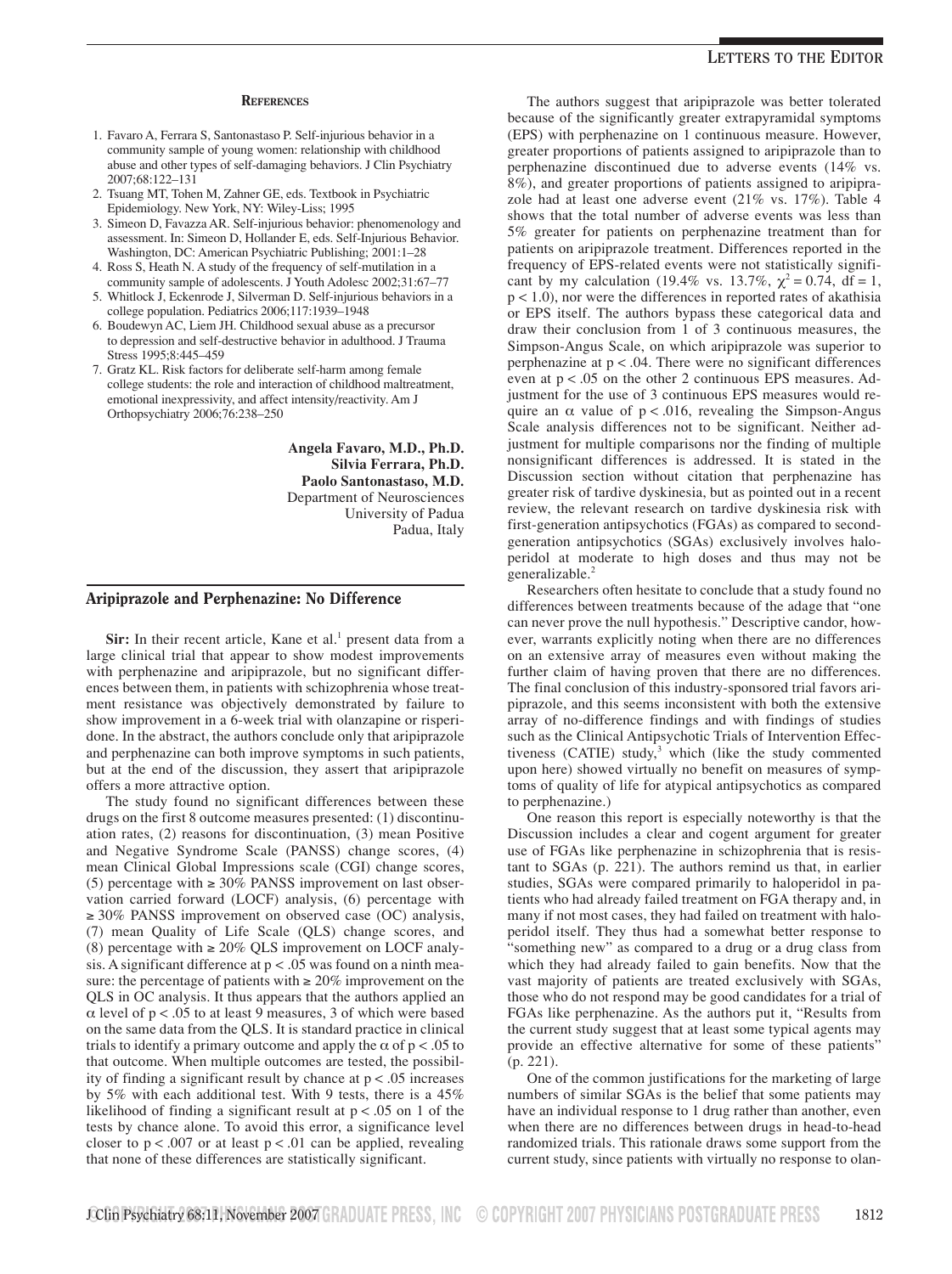zapine or risperidone showed a modest and equivalent response to aripiprazole and perphenazine. Following this logic, clinical practice might be better served if physicians exercised the option of selecting from all 20 or so FGA and SGA drugs currently on the market rather than just the 5 or 6 most expensive drugs that are still under patent and extensively advertised.

*Dr. Rosenheck has received research support from Eli Lilly, Janssen, AstraZeneca, and Wyeth and has been a consultant to GlaxoSmithKline, Bristol-Myers Squibb, and Janssen.*

#### **REFERENCES**

- 1. Kane JM, Meltzer HY, Carson WH Jr, et al. Aripiprazole for treatment-resistant schizophrenia: results of a multicenter, randomized, double-blind, comparison study versus perphenazine. J Clin Psychiatry 2007;68:213–223
- 2. Correll CU, Leucht S, Kane JM. Lower risk for tardive dyskinesia associated with second-generation antipsychotics: a systematic review of 1-year studies. Am J Psychiatry 2004;161: 414–425
- 3. Rosenheck RA, Leslie D, Sindelar J, et al. Cost-effectiveness of second generation antipsychotics and perphenazine in a randomized trial of treatment for chronic schizophrenia. Am J Psychiatry 2006; 163:2080–2089

**Robert A. Rosenheck, M.D.** VA Northeast Program Evaluation Center West Haven, Connecticut

### Dr. Kane and Colleagues Reply

Sir: In our study,<sup>1</sup> patients with schizophrenia who met historical criteria for treatment resistance were prospectively treated in an open trial with doses of risperidone or olanzapine that are usually effective in most patients with non–treatmentresistant schizophrenia. Patients who did not improve during a 6-week trial were randomized to aripiprazole or perphenazine treatment, and about 25% responded to either drug in terms of Positive and Negative Syndrome Scale scores or Clinical Global Impressions scale scores over the next 6 weeks. We suggested that we could not rule out the possibility that the improvement observed during the course of this study was not a true drug effect because of the absence of groups treated with subtherapeutic doses of aripiprazole or perphenazine or continuation treatment with risperidone or olanzapine. We, therefore, suggested that, from the point of view of efficacy, our results do not provide any basis for choosing between these 2 drugs in treatment-resistant patients who may have failed prior treatment with other atypicals. If clinicians chose to try an additional trial with another antipsychotic before initiating a trial with clozapine, the drug with the most evidence for efficacy in treatment-resistant patients,<sup>2,3</sup> then these 2 medications could be considered. Dr. Rosenheck's letter raises concern about our lack of correction of the secondary outcome measures for multiple comparisons, but the absence of such a correction is quite customary in clinical trials.

Although we stated, and reiterate here, that aripiprazole was better tolerated than perphenazine, we pointed out that for many adverse events noted in this trial, there were no significant differences between aripiprazole and perphenazine. In particular, the difference between the 2 treatments in all-cause discontinuation rates for adverse events was not statistically significant. However, there was evidence that for 2 important side effects, prolactin elevations and extrapyramidal symptoms

(EPS), aripiprazole was, indeed, better tolerated. Dr. Rosenheck suggests we made too much of the EPS difference because it was not evident in categorical measures, only in the key continuous measure, the Simpson-Angus Scale. The Simpson-Angus Scale is the most widely used measure of EPS in clinical trials. Categorical analyses are less capable of revealing differences than are those that analyze continuous variables, which EPS most certainly is. The EPS difference between the 2 drugs would have been even more marked had we not permitted the use of anticholinergic drugs. Anticholinergic drugs often interfere with cognitive function and are best avoided, as would be the case with aripiprazole. In the CATIE trial, $4$  significantly more patients discontinued perphenazine due to EPS than discontinued the second-generation antipsychotics ( $p = .002$ ). We would argue that long-term treatment with conventional antipsychotic medications is also associated with a greater risk of tardive dyskinesia, though data for perphenazine specifically are lacking.5

The message from our study was not to suggest that any and all treatment-resistant patients should be given a trial of perphenazine or aripiprazole. We perhaps did not state clearly enough that, if patients fail a single trial of an atypical antipsychotic agent such as olanzapine or risperidone, a second trial might be of perphenazine or aripiprazole. As most patients who are treatment resistant will have had trials of 2 or more atypical antipsychotic drugs for adequate duration and at adequate doses, clozapine would be the most likely choice for the majority of patients who meet the criteria for treatment resistance, as we have advocated elsewhere.<sup>3</sup>

Dr. Rosenheck's conclusion that clinicians should basically choose any drug from the so-called first- and second-generation drugs, which he views as completely equivalent, as long as the patient has not previously tried it, is not a view we share. This suggestion ignores differences between these 2 drug classes and ignores considerable differences within the group of atypical antipsychotic drugs on mechanism of action and metabolic side effects, and to some extent effectiveness in nonresponding patients as suggested in CATIE Phase II.<sup>6,7</sup>

#### *The study discussed in this letter was supported by Bristol-Myers Squibb Co. and Otsuka Pharmaceutical Development and Commercialization, Inc.*

*Dr. Kane has served on speakers or advisory boards for AstraZeneca, Bristol-Myers Squibb, Pfizer, Eli Lilly, Janssen, and Wyeth. Dr. Meltzer has been a consultant to Janssen, Bristol-Myers Squibb, Eli Lilly, Pfizer, ACADIA, Solvay, and Memory; has received grant/research support from Janssen, Eli Lilly, Sepracor, ACADIA, Organon, and Memory; has served on speakers or advisory boards for Pfizer; is a stock shareholder in ACADIA; and has received other financial or material support from Janssen and AstraZeneca. Dr. Carson is an employee of Otsuka Pharmaceutical Development and Commercialization, Inc. Dr. McQuade is an employee of Otsuka Pharmaceutical Development and Commercialization, Inc., and is a stock shareholder in Bristol-Myers Squibb. Dr. Marcus is an employee of Bristol-Myers Squibb. Dr. Sanchez is an employee of and a stock shareholder in Bristol-Myers Squibb.*

*This letter was written by the authors on behalf of the Aripiprazole Study Group. Study investigators are listed at the end of the original article.*

#### **REFERENCES**

- 1. Kane JM, Meltzer HY, Carson WH Jr, et al. Aripiprazole for treatment-resistant schizophrenia: results of a multicenter, randomized, double-blind, comparison study versus perphenazine. J Clin Psychiatry 2007;68:213–223
- 2. Kane J, Honigfeld G, Singer J, et al. Clozapine for the treatmentresistant schizophrenic: a double-blind comparison with chlorpromazine. Arch Gen Psychiatry 1988;45:789–796
- 3. Meltzer HY. Treatment-resistant schizophrenia:the role of clozapine.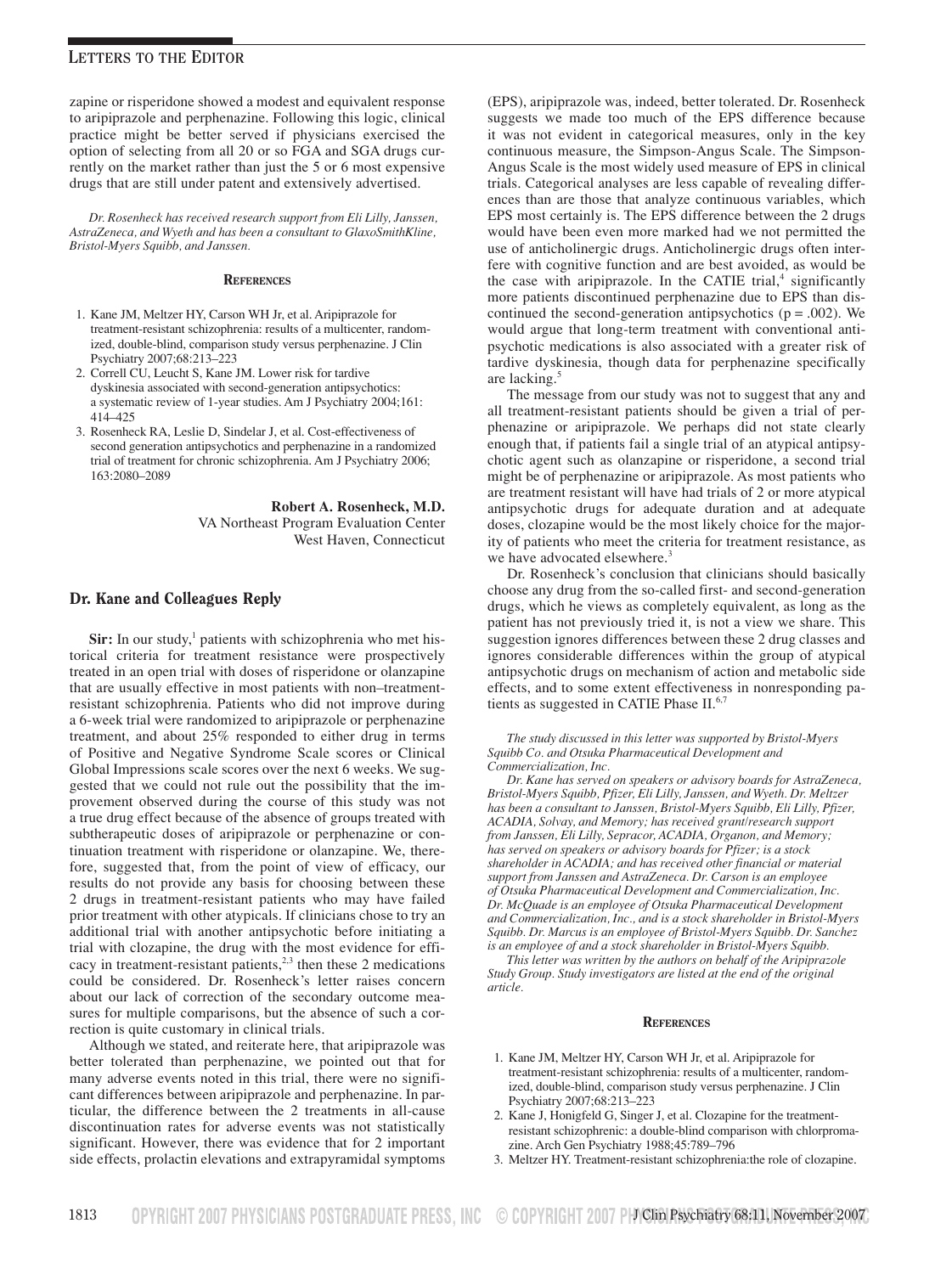Curr Med Res Opin 1997;14:1–20

- 4. Lieberman JA, Stroup TS, McEvoy JP, et al. Clinical Antipsychotic Trials of Intervention Effectiveness (CATIE) Investigators. Effectiveness of antipsychotic drugs in patients with chronic schizophrenia. N Engl J Med 2005;353:1209–1223
- 5. Correll CU, Leucht S, Kane JM. Lower risk for tardive dyskinesia associated with second-generation antipsychotics: a systematic review of 1-year studies. Am J Psychiatry 2004;161: 414–425
- 6. Stroup TS, McEvoy JP, Swartz MS, et al. The National Institute of Mental Health Clinical Antipsychotic Trials of Intervention Effectiveness (CATIE) project: schizophrenia trial design and protocol development. Schizophr Bull 2003;29:15–31
- 7. McEvoy JP, Lieberman JA, Stroup TS, et al. CATIE Investigators. Effectiveness of clozapine versus olanzapine, quetiapine, and risperidone in patients with chronic schizophrenia who did not respond to prior atypical antipsychotic treatment. Am J Psychiatry 2006;163:600–610

**John M. Kane, M.D.** Department of Psychiatry The Zucker Hillside Hospital Glen Oaks, New York **Herbert Y. Meltzer, M.D.** Division of Psychopharmacology Psychiatric Hospital at Vanderbilt Nashville, Tennessee **William H. Carson, Jr., M.D. Robert D. McQuade, Ph.D.** Otsuka Pharmaceutical Development and Commercialization, Inc. Princeton, New Jersey **Ronald N. Marcus, M.D.** Bristol-Myers Squibb Co. Wallingford, Connecticut **Raymond Sanchez, M.D.** Bristol-Myers Squibb Co. Paris, France

# A Case of Aripiprazole-Related Tardive Akathisia and Its Treatment With Ropinirole

**Sir:** Aripiprazole, like the other members of the class of atypical antipsychotics, is hypothesized to have a low risk of both acute and long-term extrapyramidal adverse effects. While only 1 case of tardive dyskinesia associated with aripiprazole thus far has been reported in the literature, $<sup>1</sup>$  acute akathisia is</sup> commonly seen with this drug, $2$  as can be the case with both typical and atypical antipsychotic medications. However, tardive akathisia remains a rare complication in the use of antipsychotics overall. The following report describes the case of a 55-year-old white woman who developed tardive akathisia while taking aripiprazole. We believe it is the first such case reported. Furthermore, we report successful control of the symptoms of tardive akathisia with the dopamine receptor agonist ropinirole.

*Case report.* Ms. A presented for outpatient treatment in June 2004 for ongoing symptoms of anxiety and depression. She carried DSM-IV diagnoses of generalized anxiety disorder, recurrent major depressive disorder, generalized social phobia, and obsessive-compulsive disorder. She had failed trials of a wide variety of available antidepressant medications due to either lack of benefit, or, more commonly, adverse effects. In particular, Ms. A had shown poor tolerance to most serotonergic medications (selective serotonin reuptake inhibitors, buspirone, and several tricyclic antidepressants) due to either increased anxiety or restlessness, even with small starting doses. Her medication regimen at the time of presentation included bupropion sustained release, 100 mg daily; clonazepam, 0.5 mg daily; methylphenidate, 20 mg thrice daily for narcolepsy; and aripiprazole, 5 mg daily for the past 3 months.

During the course of treatment over the next several months, Ms. A was tried on several medications in attempts to reduce her anxiety and depression. First, because Ms. A reported some previous benefit from the aripiprazole, the dose was titrated up to 7.5 mg daily for 2 weeks and then to 10 mg daily. This approach produced no noticeable improvement, and Ms. A reported restlessness and insomnia, both of which subsided when, after 2 weeks, the dose was reduced back to 5 mg daily.

Six weeks later, duloxetine was initiated at 30 mg daily and was taken for about 1 month before the dose was titrated up to 60 mg. About 1 month later, Ms. A reported severe restlessness and inner tension. Upon examination, she was noticeably uncomfortable, exhibiting generalized restlessness, particularly in her legs, moving them frequently from one position to another. She could voluntarily control the movements but found it uncomfortable. She had no other abnormal movements, including no signs of parkinsonism or dyskinesia. Upon further inquiry, Ms. A realized that she had been experiencing the akathisia at milder levels since starting the aripiprazole. She mistook the akathisia for anxiety, but, with the worsening of the akathisia, she became able to differentiate it from anxiety. The aripiprazole was discontinued immediately but without improvement. Similarly, over the next few weeks, duloxetine, bupropion sustained release, and methylphenidate were discontinued, also without benefit. The latter 2 medications were reinstituted after about 2 weeks, as they had provided benefit for years prior to the development of these symptoms.

Trials of many medications purported to help ameliorate symptoms of akathisia were instituted over the next several months, including (in sequential order, with some overlap) higher doses of clonazepam (up to 1 mg thrice daily for about 3 months), propranolol (up to 20 mg thrice daily for 1 month), diphenhydramine (up to 50 mg thrice daily for several days [too sedating]), and benztropine (up to 2 mg thrice daily for 3 months). While obtaining modest relief, particularly with the more sedating medications taken at bedtime, Ms. A continued to have almost constant severe akathisia. Thorough examinations by her primary care physician and a neurologist specializing in movement disorders, including laboratory evaluations, found no evidence for etiology of the restlessness other than akathisia. The results of these evaluations, in addition to the persistence of akathisia for months after discontinuation of the causative agent(s), supported the diagnosis of tardive akathisia.

After the benztropine trial was discontinued, a 2-month trial of quetiapine provided moderate relief limited by sedation at 200 mg/day. After quetiapine was discontinued, a trial of reserpine was started and proved to be the most helpful of all previous medications that were tried, providing about 50% relief at maximal doses of 9 mg daily, without adverse effects such as depression. Unfortunately, Ms. A appeared to develop a tolerance to the beneficial effects of the reserpine, as her akathisia gradually worsened over the several months that she was maintained at this dose.

In May 2005, ropinirole, a dopamine agonist, was approved by the U.S. Food and Drug Administration for the treatment of restless legs syndrome. Because restless legs syndrome shares many of the features of akathisia, a rationale existed for trying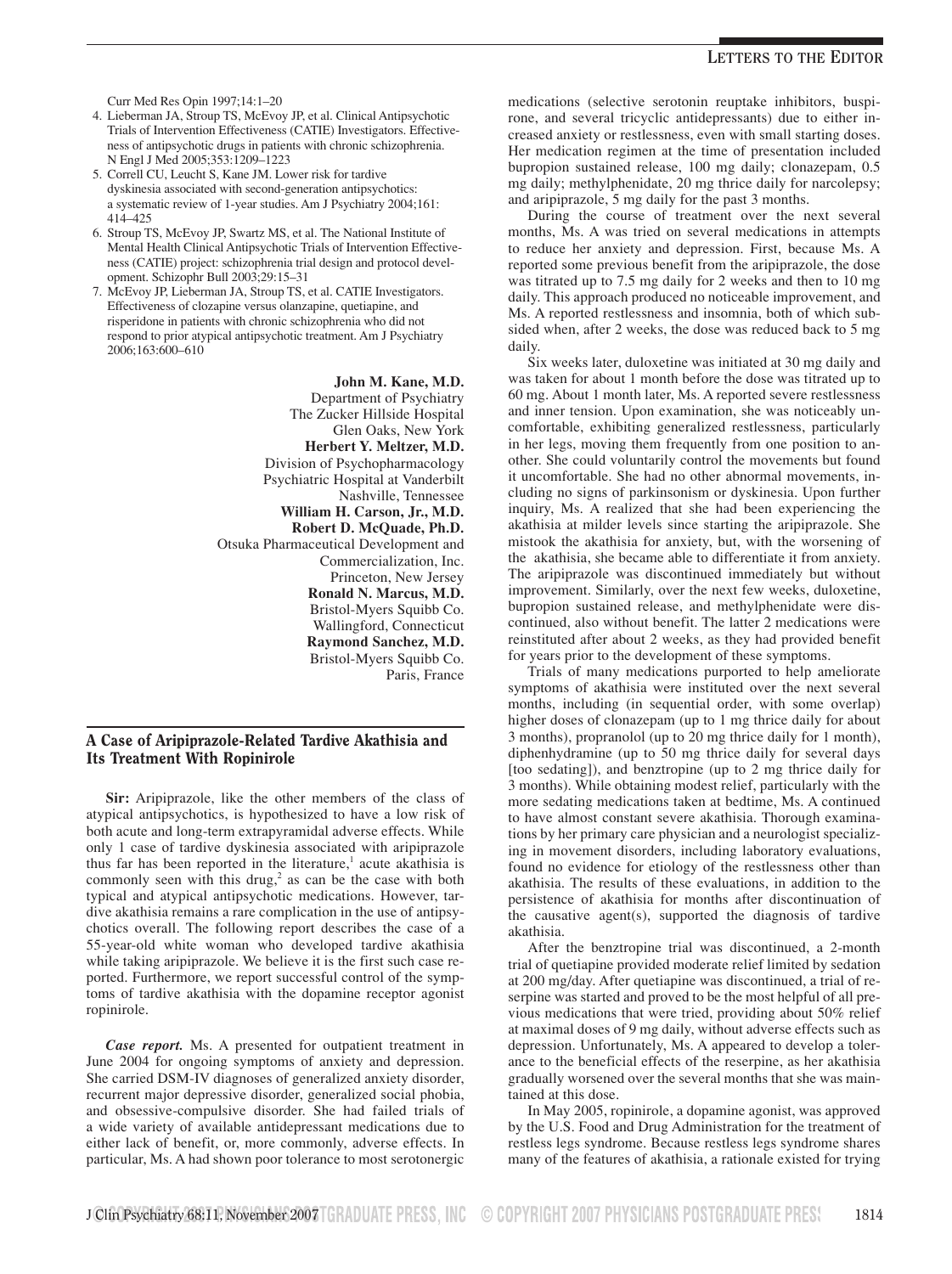it in this patient. After discontinuation of reserpine, ropinirole was started at 2 mg/day and titrated upward. Ms. A experienced a dose-dependent improvement in her akathisia, with almost complete amelioration of her symptoms at a daily dose of 18 mg divided into several doses during the day. However, the akathisia was still present more than 18 months after discontinuation of the potential offending agents as its symptoms reappeared when she attempted to decrease the dose of ropinirole, a result that supports the diagnosis of tardive akathisia as well as the efficacy of ropinirole for its treatment.

To our knowledge, this is the first report of a case of tardive akathisia associated with aripiprazole. Aripiprazole appeared causally related to the tardive akathisia due to (1) the irreversibility of the akathisia in relation to aripiprazole therapy, and (2) the greater prior probability of antipsychotics versus serotonergic medication as the causative agent (guilt by association).

Also, to our knowledge, this is the first report of a case of the effective treatment of tardive akathisia with ropinirole. With tardive akathisia, there are no controlled studies and few other data to guide pharmacologic intervention, making its treatment problematic. However, this report now provides at least anecdotal evidence for the use of ropinirole as a new intervention for the disabling symptoms of tardive akathisia. More generally, this case highlights the need for clinicians to carefully consider the risk-to-benefit ratio for antipsychotic medications and not to assume that because an antipsychotic is "atypical" it is free from risk of clinically significant movement disorders.

*Dr. Hettema has no financial affiliations or other relationships relevant to this topic of this letter. Dr. Ross serves on the speakers board for AstraZeneca.*

### **REFERENCES**

- 1. Maytal G, Ostacher M, Stern TA. Aripiprazole-related tardive dyskinesia. CNS Spectr 2006;11:435–439
- 2. Abilify [package insert]. Princeton, NJ: Bristol-Myers Squibb Co; 2005

**John M. Hettema, M.D., Ph.D.** Department of Psychiatry Virginia Commonwealth University Richmond, Virginia **David E. Ross, M.D.** Virginia Institute of Neuropsychiatry Midlothian, Virginia

### Aripiprazole Treatment of Patients With Borderline Personality Disorder

**Sir:** Aripiprazole, a U.S. Food and Drug Administration– approved drug, has been shown to be more effective than placebo for schizophrenia<sup>1,2</sup> and bipolar disorder<sup>3</sup>; however, our 2004/2005 controlled trial is the only one to our knowledge to assess aripiprazole in the treatment of DSM-IV borderline personality disorder.<sup>4</sup> We observed significant changes,<sup>4</sup> and, after the blind was broken at the end of that study, I conducted the present, 18-month follow-up observation of the same patients to evaluate the longer-term influence of aripiprazole.

*Method.* The patients in the first study were treated daily for 8 weeks with 15 mg of aripiprazole (N = 26: 21 females and 5 males) or placebo ( $N = 26$ : 22 females and 4 males) and tested weekly with the Symptom-Checklist  $(SCL-90-R)$ ,<sup>5</sup> the Hamilton Rating Scale for Depression (HAM-D),<sup>6</sup> the Hamilton Rating Scale for Anxiety (HAM-A),<sup>7</sup> and the State-Trait Anger Expression Inventory (STAXI). $8$  In the present institutional review board–approved follow-up study in which all participants provided informed consent, the intervention group continued with 15 mg aripiprazole daily as a monotherapy, and the previous placebo group received no further placebo intervention since the blind was already broken. The use of any kind of new psychiatric medication also constituted an exclusion criterion for the placebo group during the 18-month follow-up. The subjects were tested with the same instruments twice a year, and, after 18 months, they were tested and physically examined 1 last time. Thirteen patients dropped out (aripiprazole group,  $N = 4$ ; previous placebo group,  $N = 9$ ).

Data were evaluated with the statistical program SPSS, Version 12 (SPSS Inc., Chicago, Ill.), using intent-to-treat analysis. The data were normally distributed (Shapiro-Wilk test). I performed a 2-factor repeated-measures analysis of variance, defining the treatment condition as the between-subject factor and the measurements in time as the within-subject factor, and adjusted the results with the Greenhouse-Geisser epsilon whenever assumptions for the repeated-measures analysis were not given. In order to determine the differences at the initial and final points, I conducted multiple comparisons, using contrasts for each treatment condition. The significance levels were adjusted with the Bonferroni correction.

*Results.* At 18-month follow-up, significant changes resulted in the aripiprazole group on the SCL-90-R (group  $\times$  time effect, all  $p < .01$ ; group effect, all  $p < .01$ ), HAM-D (group  $\times$ time effect,  $p < .01$ ; group effect,  $p < .01$ ), HAM-A (group  $\times$ time effect,  $p < .01$ ; group effect,  $p < .01$ ), and STAXI (group  $\times$  time effect, all  $p < .01$ ; group effect, all  $p < .01$ ), indicating a reduction in global psychological stress, aggression, and depression. The previous placebo group had 2 suicide attempts but the aripiprazole group had none.

Headache, insomnia, nausea, numbness, constipation, and anxiety, aripiprazole's most frequent side effects, $1-\frac{3}{3}$  as well as occasional self-injury, were observed in the aripiprazole group, which corroborates the previous study.<sup>4</sup> As in the previous study,<sup>4</sup> I observed no significant weight change.<sup>1,2</sup>

Improvement in the aripiprazole-treated group continued over time, and the medication was relatively well tolerated. These findings not only corroborate previous reports,<sup>3,4,9</sup> but they also expand the scope of symptoms that can be treated by aripiprazole.

Aripiprazole appears to be relatively safe and effective in the longer-term treatment of borderline personality disorder. The positive treatment effect found in the first controlled study<sup>4</sup> could be replicated in this observational follow-up study.

*Dr. Nickel reports no financial or other relationship relevant to the subject of this letter.*

#### **REFERENCES**

- 1. Kasper S, Lerman MN, McQuade RD, et al. Efficacy and safety of aripiprazole vs haloperidol for long-term maintenance treatment following acute relapse of schizophrenia. Int J Neuropsychopharmacol 2003;6:325–337
- 2. Potkin SG, Saha AR, Kujawa MJ, et al. Aripiprazole, an antipsychotic with a novel mechanism of action, and risperidone vs placebo in patients with schizophrenia and schizoaffective disorder. Arch Gen Psychiatry 2003;60:681–690